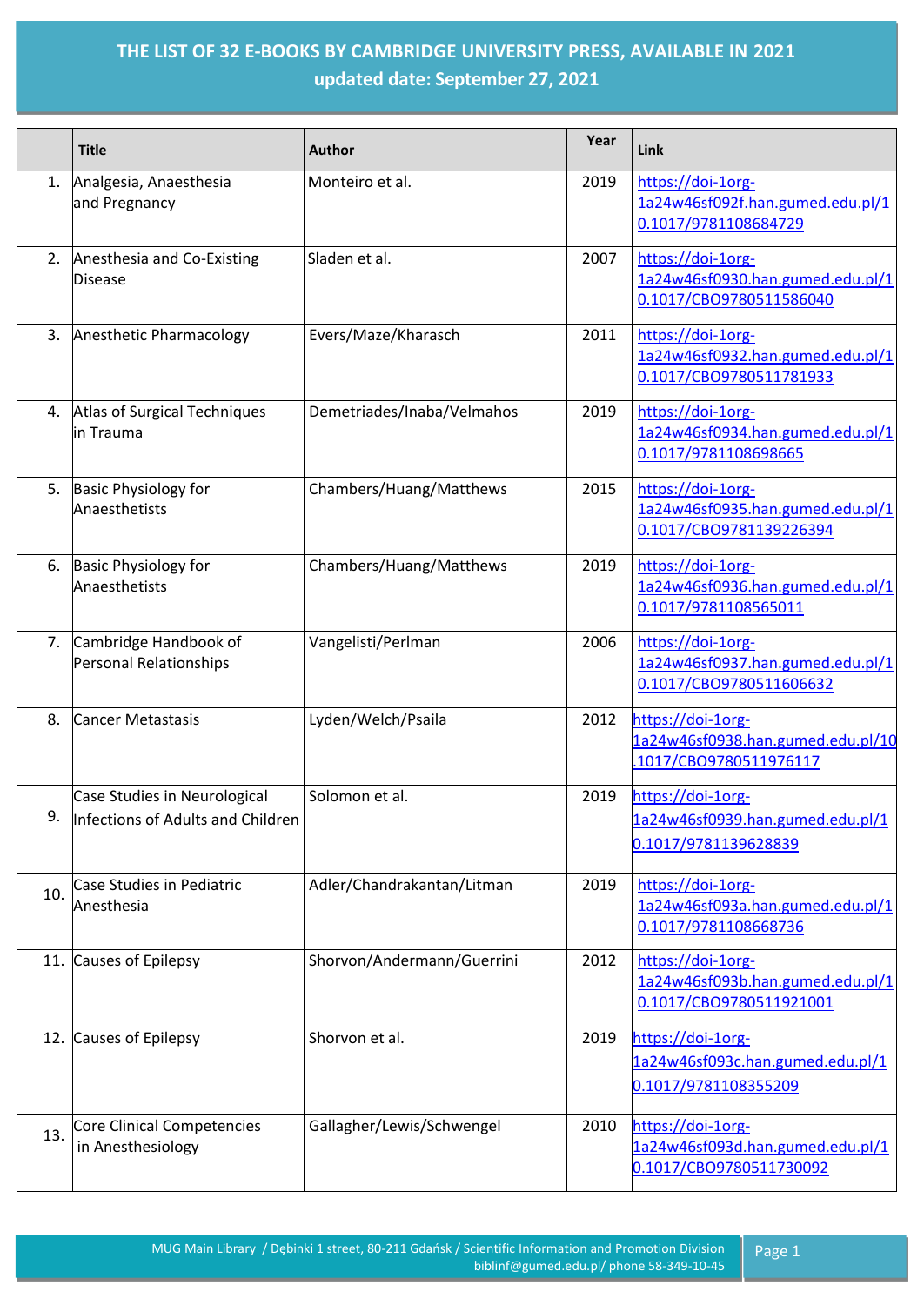## **THE LIST OF 32 E-BOOKS BY CAMBRIDGE UNIVERSITY PRESS, AVAILABLE IN 2021 updated date: September 27, 2021**

| 14. Epilepsy                                               | Krishnamoorthy/Shorvon/Schachter | 2017 | https://doi-1org-<br>1a24w46sf093e.han.gumed.edu.pl/1<br>0.1017/9781139547918    |
|------------------------------------------------------------|----------------------------------|------|----------------------------------------------------------------------------------|
| 15. Essential Clinical Anesthesia<br><b>Review</b>         | Aglio/Lekowski/Urman             | 2015 | https://doi-1org-<br>1a24w46sf093f.han.gumed.edu.pl/1<br>0.1017/CBO9781139584005 |
| 16. Fetal and Neonatal Brain Injury                        | Stevenson et al.                 | 2017 | https://doi-1org-<br>1a24w46sf0940.han.gumed.edu.pl/1<br>0.1017/9781316275498    |
| 17. Fetal Therapy                                          | Kilby/Johnson/Oepkes             | 2019 | https://doi-1org-<br>1a24w46sf0941.han.gumed.edu.pl/1<br>0.1017/9781108564434    |
| 18. Human Molecular Biology                                | Epstein                          | 2002 | https://doi-1org-<br>1a24w46sf0942.han.gumed.edu.pl/1<br>0.1017/CBO9780511618130 |
| Investigation of Sudden Infant<br>19. Death Syndrome       | Cohen et al.                     | 2019 | https://doi-1org-<br>1a24w46sf0944.han.gumed.edu.pl/1<br>0.1017/9781108186001    |
| 20. Mastering Communication with<br>Seriously Ill Patients | Back/Arnold/Tulsky               | 2009 | https://doi-1org-<br>1a24w46sf0945.han.gumed.edu.pl/1<br>0.1017/CBO9780511576454 |
| 21. Molecular Oncology                                     | Gelmann/Sawyers/Rauscher, III    | 2013 | https://doi-1org-<br>1a24w46sf0946.han.gumed.edu.pl/1<br>0.1017/CBO9781139046947 |
| 22. MRI from Picture to Proton                             | McRobbie et al.                  | 2017 | https://doi-1org-<br>1a24w46sf0948.han.gumed.edu.pl/1<br>0.1017/9781107706958    |
| 23. Neurologic Differential Diagnosis Ettinger/Weisbrot    |                                  | 2014 | https://doi-1org-<br>1a24w46sf0949.han.gumed.edu.pl/1<br>0.1017/CBO9781139028899 |
| 24. Newborn Brain                                          | Lagercrantz et al.               | 2011 | https://doi-1org-<br>1a24w46sf094a.han.gumed.edu.pl/1<br>0.1017/CBO9780511711848 |
| 25. Obstetric Anesthesiology                               | Husain/Fernando/Segal            | 2019 | https://doi-1org-<br>1a24w46sf094b.han.gumed.edu.pl/1<br>0.1017/9781316155479    |
| 26. Organ Transplantation                                  | Klein/Lewis/Madsen               | 2011 | https://doi-1org-<br>1a24w46sf094c.han.gumed.edu.pl/1<br>0.1017/CBO9780511994876 |
| 27. Pearls and Pitfalls in Pediatric<br>Imaging            | Daldrup-Link/Newman              | 2014 | https://doi-1org-<br>1a24w46sf094d.han.gumed.edu.pl/1<br>0.1017/CBO9781139084239 |